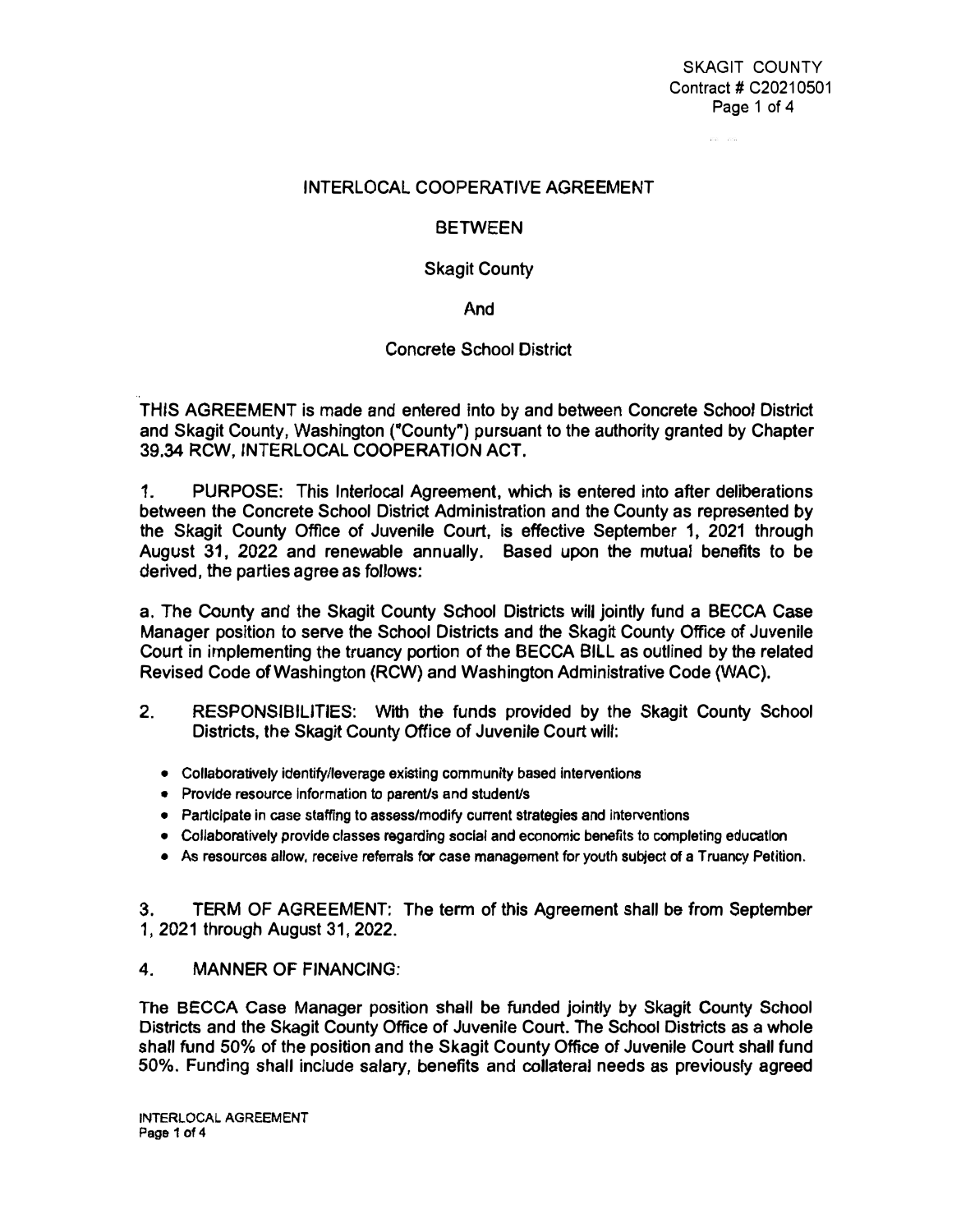upon between the School Districts and the Skagit County Office of Juvenile Court. For year 2021/2022, projected annual cost of the BECCA Case Manager position to County is \$75,328. Annual cost includes benefits. 50% of \$75,328. equals \$37,664 which shall be divided amongst the listed school districts.

As determined at the 11/05/2010 Superintendent's meeting, using **the** last 5 year average of petitions filed **by** district to determine share amounts, percentages are as noted:

| <b>District</b>          | Previous 5 year average<br>petitions filed per year | % of total | Portion of \$37,654 |
|--------------------------|-----------------------------------------------------|------------|---------------------|
| Anacortes                | 19                                                  | 7%         | \$2,636             |
| <b>Burlington-Edison</b> | 73                                                  | 27%        | \$10,169            |
| Concrete                 | 6                                                   | 3%         | \$1,130             |
| La Conner                | 11                                                  | 4%         | \$1,507             |
| <b>Mount Vernon</b>      | 110                                                 | 441%       | \$15,442            |
| Sedro-Woolley            | 49                                                  | 18%        | \$6,780             |
| Total                    | 268                                                 | 100%       | \$37,664            |

Therefore, Concrete School District will reimburse Skagit County \$1,130 upon receipt of a detailed invoice from Skagit County Office of Juvenile Court.

5. ADMINISTRATION: The following Individuals are designated as representatives of the respective parties. The representatives shall be responsible for administration of this Agreement and for coordinating and monitoring performance under this Agreement. In the event such representatives are changed, the party making the change shall notify the other party.

5.1 The County's representative shall **be** Michael Johnson. Skagit County Office of Juvenile Court.

**5.2** Concrete **School District's representative shall be** Wayne **Barrett,**  Concrete School District Superintendent.

6. TREATMENT OF ASSETS AND PROPERTY: No fixed assets or personal or real property witl be jointly or cooperatively, acquired, held, used, or disposed of pursuant **to** this Agreement.

7. INDEMNIFICATION: Each party agrees to be responsible and assume liability for its own wrongful and/or negligent acts or omissions or those of their officials, officers, agents, or employees to the fullest extent required **by** law, and further agrees to save, indemnify, defend, and hold the other party harmless from any such liability. It is further provided that no liability shall attach to the County **by** reason of entering into this contract except as expressly provided herein.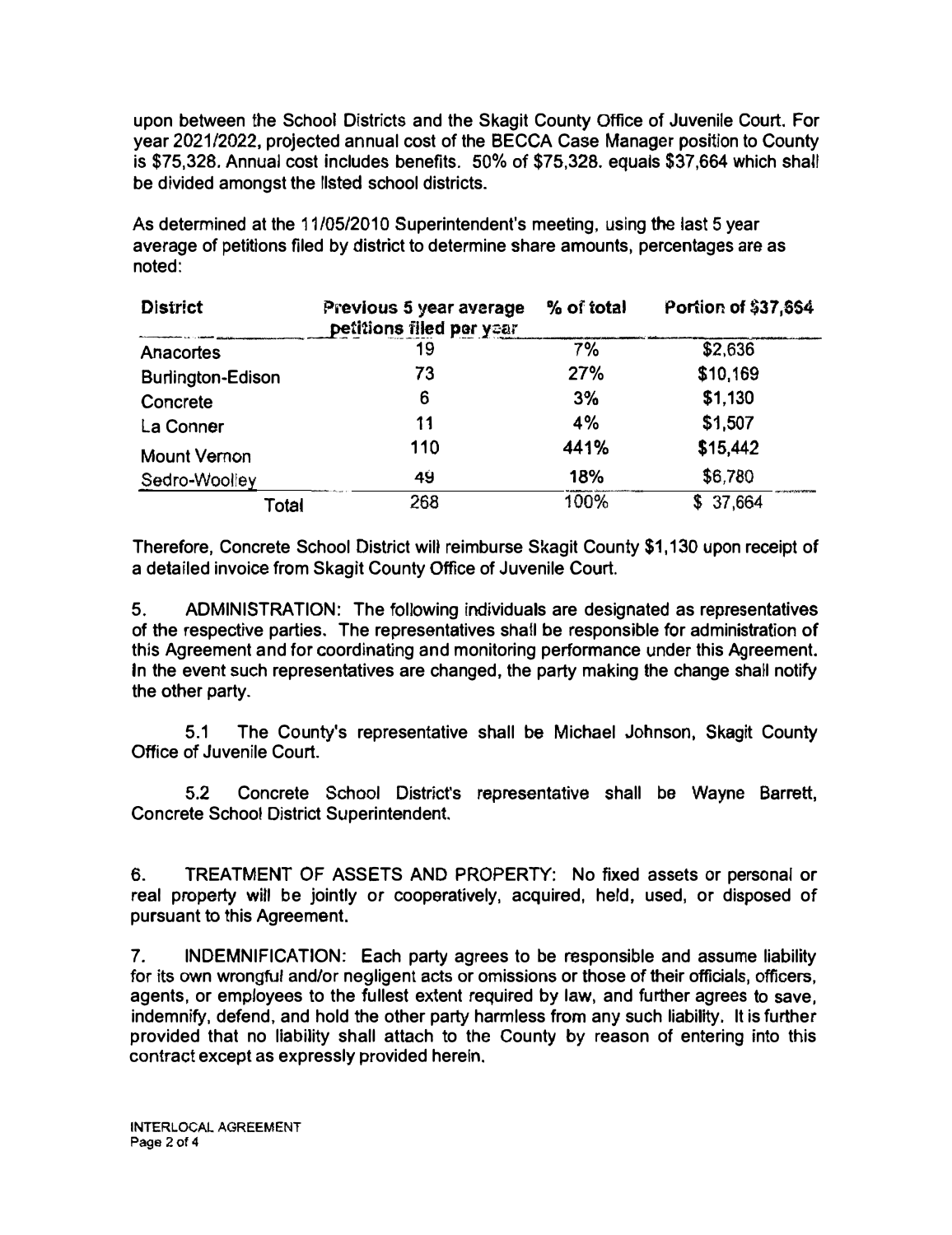8. TERMINATION: Any party hereto may terminate this Agreement upon thirty (30) days notice in writing either personally delivered or mailed postage-prepaid by certified mail, retum receipt requested, to the party's last known address for the purposes of giving notice under this paragraph. If this Agreement is so terminated, the parties shall be liable only for performance rendered or costs incurred in accordance with the terms of this Agreement prior to the effective date of termination.

9. CHANGES, MODIFICATIONS, AMENDMENTS AND WAIVERS: The Agreement may be changed, modified, amended, or waived only by written agreement executed by the parties hereto. Waiver or breach of any term or condition of this Agreement shall not be considered a waiver of any prior or subsequent breach.

10. SEVERABILITY: In the event any term or condition of this Agreement or application thereof to any person or circumstances is held invalid, such invalidity shall not affect other terms, conditions or applications of this Agreement which can be given effect without the invalid term, condition, or application. To this end the terms and conditions of this Agreement are declared severable.

11. ENTIRE AGREEMENT: This Agreement contains all the terms and conditions agreed upon by the parties. All items incorporated herein by reference are attached. No other understandings, oral or otherwise, regarding the subject matter of this Agreement shall be deemed to exist or to bind any of the parties hereto.

12. OTHER PROVISIONS: None.

CONCRETE SCHOOL DISTRICT:

(Date\_ &{ **oO** ~· • Wayne Barrett, Superintendent

Mailing Address: Concrete School District PO Box 386 45389 Airport Way Room#103 Concrete, WA 98237

**INTERLOCAL AGREEMENT Page 3 of4**